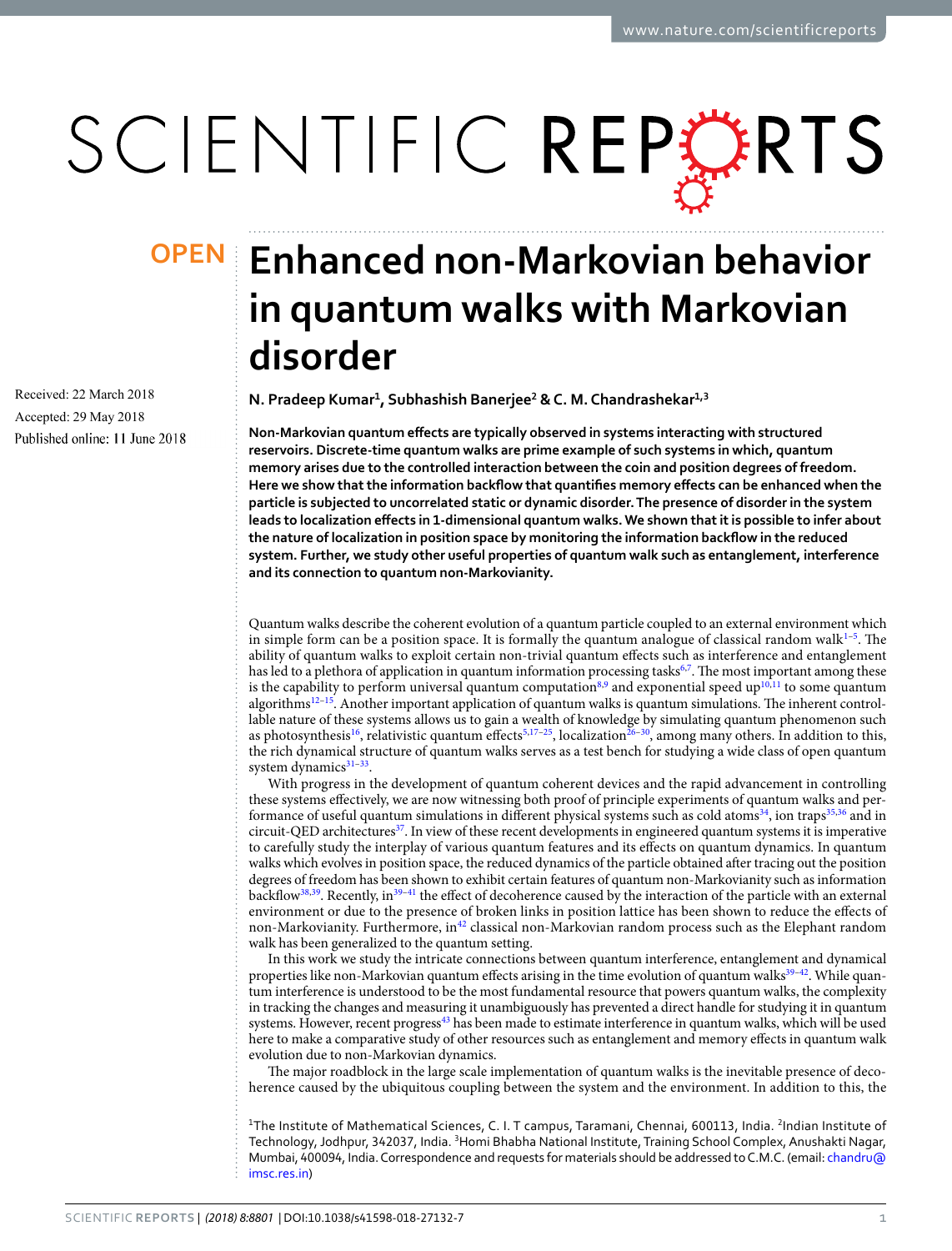presence of unavoidable systematic errors that arises due to imperfect control operations generic to many quan-tum information processing systems<sup>[44](#page-6-12)[,45](#page-6-13)</sup> also impends the scalability of quantum walks. It is hence indispensable to understand the impact of these non-idealities on the dynamical properties of quantum walks. In view of that, we study the interplay of entanglement and non-Markovian memory effects in the presence of static and dynamic disorder. This in turn leads to either Anderson localization (spatial) or weak localization (temporal) of the walker in the position space. An interesting connection between localization and quantum non-markovianity has been studied in the context of continuous-time quantum walks[46](#page-6-14). The results show that Anderson localization appears only when the evolution is subjected to non-Markovian regime of the noise. Alternatively, it was identified that Anderson localization induces non-Markovian features in dynamics<sup>[47](#page-6-15)</sup>. In this work we show that, by introducing uncorrelated time and position dependent disorder in discrete-time quantum walk evolution, the memory effects in the system can be enhanced. This further allows us to probe the nature of localization by observing only the reduced dynamics of the particle.

#### **Quantum Walks**

Quantum walk on 1-D lattice is defined on the Hilbert spaces  $\mathcal{H}_c$  spanned by the coin basis states which serve as the internal degrees of freedom $|\! \uparrow \rangle$  and  $|\! \downarrow \rangle$ , and  $\mathcal{H}_p$  represents the external degrees of freedom, such as the position state which is spanned by the basis states  $x$ , where  $x \in \mathbb{Z}$ . The state of the complete quantum system will be represented on the tensor product space  $H_c \otimes H_p$  and the initial state will be in the form,

$$
|\Psi(0)\rangle = \cos(\delta)|\uparrow\rangle + e^{-i\eta}\sin(\delta)|\downarrow\rangle \otimes |x=0\rangle. \tag{1}
$$

here,  $\delta$ ,  $\eta$  specifies an arbitrary initial state of the two level particle (coin) and the the position state  $|i=0\rangle$  denotes the origin of the walker. The time evolution for the quantum walk is generated by the unitary transformations, coin operation followed by the shift operator. The action of the coin operator

$$
\hat{C}_{\theta} = \begin{bmatrix} \cos \theta & -i \sin \theta \\ -i \sin \theta & \cos \theta \end{bmatrix},\tag{2}
$$

<span id="page-1-0"></span>is only on the coin subspace and drives each internal state of the particle to superposition states. The coin operator specified above can be represented by a combination of Pauli matrices  $C_{n,\theta} = e^{-i\theta \hat{\mathbf{n}}\vec{\sigma}}$ , where  $\hat{\mathbf{n}}$  is the unit vector which defines the direction. Here we have chosen  $\hat{\mathbf{n}} = \hat{n}_x$  and hence  $C_{x,\theta} = e^{-i\theta \sigma_x}$ , as defined in Eq. ([2\)](#page-1-0), rotates the internal state of the particle in the y−z plane of the Bloch sphere by the specified angle *θ*. Depending on the internal state of the particle, the shift operator,

$$
\hat{S} = |\downarrow\rangle\langle\downarrow|\otimes\sum_{x\in\mathbb{Z}}|x-1\rangle\langle x| + |\uparrow\rangle\langle\uparrow|\otimes\sum_{x\in\mathbb{Z}}|x+1\rangle\langle x|,\tag{3}
$$

shifts the particle in superposition of position space. The overall unitary operator applied at every time step is  $\hat{U}_\theta = \hat{S}(\hat{C}_\theta \otimes I)$  and the state at any time t will be given by,

$$
|\Psi(t)\rangle = \hat{U}_{\theta}^{t} \Psi(0) = \hat{U}_{\theta}^{t} [|\psi(\delta, \eta)\rangle \otimes |x = 0\rangle]. \tag{4}
$$

#### <span id="page-1-1"></span>**Results**

**Entanglement, Interference and non-Markovianity.** Our primary interest is to study the reduced dynamics of the two level particle, in the coin space, that is coupled to the position degrees of freedom. To understand the intricate features in the quantum dynamics in the coin space we have computed quantities such as entanglement, interference and non-Markovianity using suitable measures. The entanglement of the particle with the position space is measured using Von-Neumann entropy,

$$
S^{\rho_c}(t) = \text{tr}[\rho_c(t) \log_2\{\rho_c(t)\}]
$$
\n(5)

where  $\rho_c(t) = tr_p[\rho(t)]$  is the reduced state of the particle.

To compute the amount of interference present in the coin space, we can use the coherence measure, which is the absolute sum of the off-diagonal elements of the reduced state of the particle<sup>[43](#page-6-11),[48](#page-6-16)</sup>,

$$
I^{\rho}(t) = \sum_{i \neq j} |\rho_c^{ij}(t)|. \tag{6}
$$

In Fig. [1\(a\) and \(b\)](#page-2-0) we have plotted the entanglement  $(S(t))$  and interference  $(I(t))$  in coin space as function of time for different initial coin states. We notice that for a given initial state, the value of entanglement is significantly higher than the value of interference but the patterns are identical. However, irrespective of the initial state, the mean value of entanglement and interference is same in both Fig.  $1(a)$  and (b). In Fig.  $1(b)$  the oscillatory nature of the curves is prominently visible, indicating the strong presence of memory effects due to the informa-tion backflow<sup>[49](#page-6-17)</sup> between the coin and position degrees of freedom. In Fig. [1\(a\)](#page-2-0) oscillation vanishes very quickly with time. In order to witness the information backflow we resort to the trace distance between reduced density matrix evolved with different initial states. Trace distance between any two density matrices is defined as,

$$
D(\rho_1(t), \rho_2(t)) = \frac{1}{2} \text{Tr} |\rho_1(t) - \rho_2(t)|, \tag{7}
$$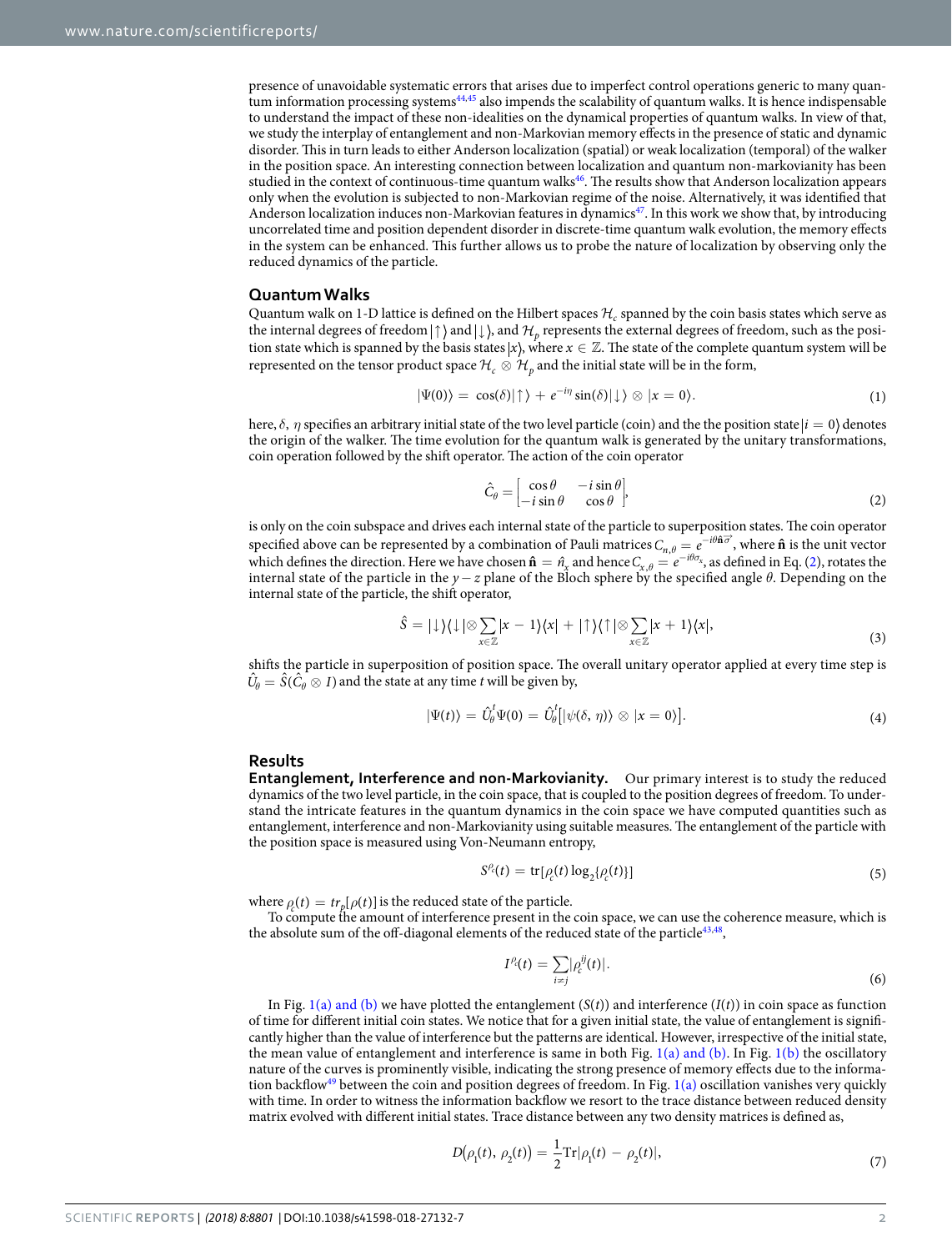

<span id="page-2-0"></span>**Figure 1.** Plot of Entanglement  $S(t)$ , trace distance  $D(t)$  and interference  $I(t)$  as a function of time for different initial states of the particle (a)  $\psi\left(\frac{\pi}{4}, 0\right)$  is chosen as an initial state for both  $S(t)$  and  $I(t)$ , for  $D(t)$ , the initial pair of states are  $|\psi(\pm \frac{\pi}{4}, 0)|$ . (**b**) The initial state here is  $|\psi(\frac{\pi}{4}, \frac{\pi}{2})\rangle$  for entanglement and interference, while  $\psi\left(\pm\frac{\pi}{4},\frac{\pi}{2}\right)\right)$  is used for computing  $D(t)$ . The coin parameter is set to  $\theta = \frac{\pi}{4}$  for both the plots. We observe the oscillatory nature of all the three curves, typical for non-Markovian evolutions. The trace distance between initial states are bounded between entanglement and interference.



<span id="page-2-2"></span>

where  $\rho_1(t)$  and  $\rho_2(t)$  are the reduced density matrix after time t starting from two different initial state of the particle. In Fig. [1,](#page-2-0) trace distance for two difference combination of initial states is shown and we note that trace distance essential captures the same behavior as that of the entanglement and interference with different mean value. However, trace distance plays an important role in quantifying the non-Markovianity in the dynamics.

The non-Markovianity of the reduced dynamics of the particle can be quantified using the Breuer, Laine, Pillo  $(BLP)$  measure<sup>[49](#page-6-17)</sup>. The BLP measure is defined as follows,

$$
\mathcal{N} = \int_{\sigma>0} \sigma(t, \,\rho^{1,2}(0)) \, dt,\tag{8}
$$

<span id="page-2-1"></span>where  $\sigma(t, \, \rho^{1,2}(0)) = \frac{d}{dt} D(\rho^1(t), \, \rho^2(t))$ dt  $\sigma(t, \rho^{1,2}(0)) = \frac{d}{dt} D(\rho^1(t), \rho^2(t))$  is the derivative of the trace distance between the reduced density matrix  $\rho^1(t)$ ,  $\rho^2(t)$  obtained using two initial states  $\left|\psi\left(\pm\frac{\pi}{4},\frac{\pi}{2}\right)\right\rangle$ .

BLP measure captures the information flow between the position and the particle degrees of freedom, using the notion of distinguishably of quantum states. We should remark that that the BLP measure is originally defined as the maximization over initial states in order to obtain the maximum possible non-Markovianity for the given dynamical map. Since we are not interested in this we have dropped the maximization term in Eq. [\(8\)](#page-2-1). However, it is useful to mention that in the quantum walk dynamics, Eq. [\(8\)](#page-2-1) is maximized for the initial states  $\left|\psi\left(\pm\frac{\pi}{4},\frac{\pi}{2}\right)\right\rangle$ as shown in<sup>[39](#page-6-8)</sup>.

The non-Markovian behavior characterized by trace distance correlates well with interference. The direct relationship between interference and non-Markovianity can be observed in Fig. [2](#page-2-2). We notice that the BLP measure  $(N)$  monotonically increases with  $\theta$  which in turn controls the amount of interference.

**Enhancement of non-Markovianity in the presence of disorder.** In the simple scenario where the quantum coin operator is fixed, the time evolution is homogeneous and the evolution follows Eq. ([4\)](#page-1-1). The quantum walk can be made inhomogeneous by introducing disorder in the system which breaks the time translation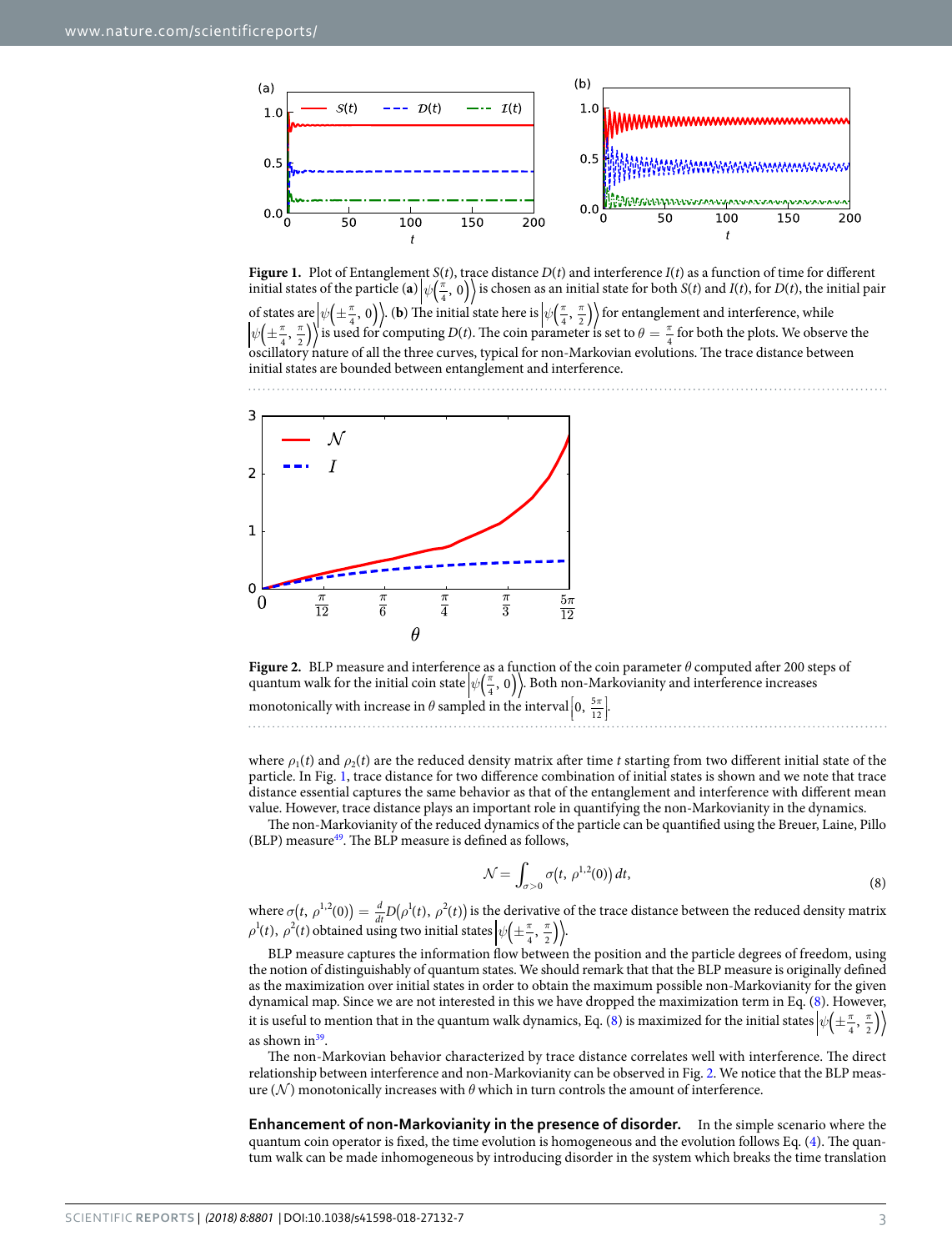

<span id="page-3-0"></span>**Figure 3.** The amount of non-Markovianity quantified using BLP measure after every step of the quantum walk for different coin parameter  $\theta$  for two different initial state of the particle. (**a**)  $\psi(\pm \frac{\pi}{4}, 0)$  (**b**)  $\psi(\pm \frac{\pi}{4}, \frac{\pi}{2})$ . The computations are averaged over 10<sup>3</sup> simulations for 100 percent disorder strength. We observe the enhancement of non-Markovianity for both spatial and temporal case, irrespective of the initial states.

symmetry of the evolution. This leads to the localization effects in the position basis states which inhibits the spread of the walker. We classify disorder into two types, dynamic and static, depending on whether the coin operator changes randomly with time step or position respectively.

We consider two independent and identically distributed random variables  $\hat{\theta}(t)$  and  $\hat{\theta}(x)$  representing the functional dependence on the time or position, respectively. The underlaying probability distribution is considered to be uniform. The random process generated by  $\theta(m)$  where  $m = t$ , x is a white noise process which has the delta correlation function of the form,

$$
\langle \tilde{\theta}(m) \tilde{\theta}(m') \rangle = \delta_{mm'}.
$$
\n(9)

<span id="page-3-1"></span>The above correlation function holds in general for any classical Markovian process. The effect of disorder essentially causes errors in the qubit (state of the particle) rotation due to random coin operations  $e^{-i\hat{\theta}(m)\sigma_x}$ . This type of imperfect rotations are often considered as "classical noise" while modelling quantum gate errors<sup>[44](#page-6-12),[45](#page-6-13)</sup> as opposed to quantum noise arising due to genuine system bath interaction which affects the internal state of the particle<sup>[33](#page-6-2)</sup>.

The temporally disorder quantum walks evolve according to the following equation,

$$
|\Psi(t)\rangle = (\hat{U}_{\tilde{\theta}(t)})^t |\Psi(0)\rangle, \tag{10}
$$

where,  $\hat{U}_{\tilde{\theta}(t)}$  is the effective unitary operator that encodes the time dependent random coin operation, sampled in the interval  $\left[0, \frac{\pi}{2}\right]$ . The corresponding trajectory is, Į į .<br>.

$$
|\Psi(t)\rangle = \hat{U}_{\theta(n)}\hat{U}_{\theta(n-1)}\dots\dots\hat{U}_{\theta(1)}|\Psi(0)\rangle.
$$
\n(11)

Here  $n$  denotes the particular time instance of the quantum walk evolution.

Similarly, spatial disorder can be introduced in quantum walk by applying a position dependent coin opera-tion which mimics the disorder in the position degrees of freedom<sup>[30](#page-6-0)</sup>,

$$
|\Psi(t)\rangle = (\hat{U}_{\tilde{\theta}(x)})^t |\Psi(0)\rangle.
$$
 (12)

Here  $\hat{C}_{\tilde{\theta}(x)}=\sum_x\hat{C}_{\theta(x)}\otimes|x\rangle\langle x|$  is the position dependent coin operation that is encoded in the effective unitary operator  $\hat{U}_{\hat{\theta}(x)}$ . Both, temporal and spatial disorder are detrimental to certain applications of quantum walks like search algorithms. However, by tailoring the disorder process it can play a significantly role in simulating the exotic dynamics of disordered materials.

The effect of both the temporal and the spatial disorder leads to localization of the walker in external degrees of freedom of the particle. While temporal disorder results is a weaker form of localization, spatial disorder leads to Anderson localization. The connection between non-Markovianity and disorder has been explored by studying a microscopic model of a two level atom coupled to a circular lattice $47$ . It has been explicitly shown that Anderson localization induces non-Markovianity, since the disorder effectively introduces strong coupling between the system and a few set of environmental modes. In the quantum walk scenario similar effects can be reproduced. We should note that the non-Markovian effects are generated between the internal and external degrees of freedom even when there is no disorder in the quantum walks evolution. This is shown in Fig. [3](#page-3-0) for different initial pair of states with the coin parameter set to  $\theta = \frac{\pi}{4}$  $\frac{\pi}{4}$ . We observe that, when the quantum walk is made inhomogeneous by introducing disorder into the system, the memory effects in the evolution is enhanced from the homogeneous case. We explicitly show this by ensemble averaging the BLP measure  $\overline{\mathcal{N}}$  over large simulations, both as a function of time and disorder strength. From Fig. [3](#page-3-0) we observe that,  $N$  increases with the strength of disorder for both temporal and spatial disorder. However, spatial disorder tends to enhance non-Markovianity more in comparison to temporal disorder that almost saturates as the disorder strength increases. Another interesting feature that results from this study is the indication of the existence of a threshold value that differentiates spatial and temporal localization in terms of the disorder strength.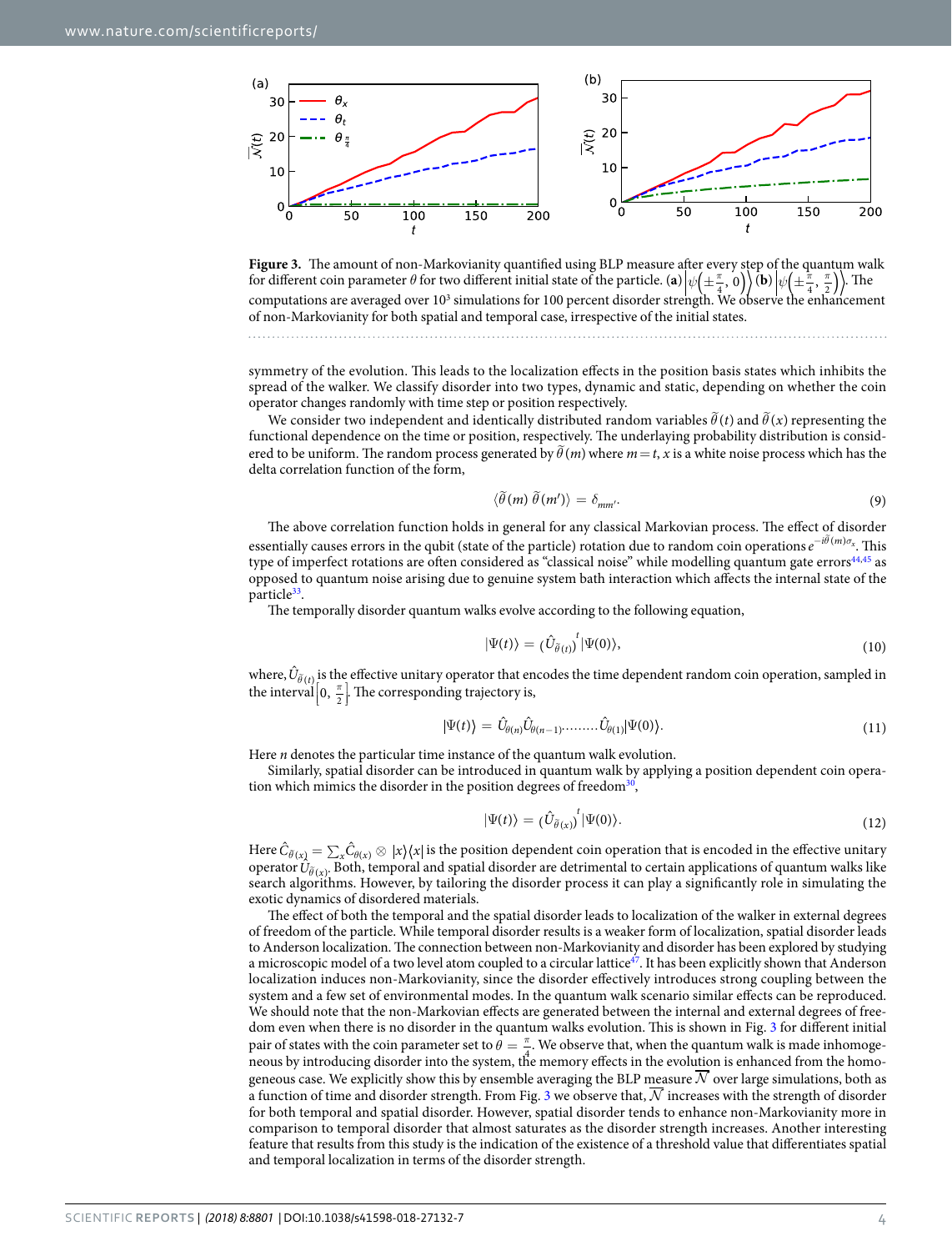

<span id="page-4-0"></span>**Figure 4.** Plot of standard deviation and BLP measure as a function of the strength of the disorder used to witness the enhancement of non-Markovian memory effects averaged over 10<sup>3</sup> simulations. (a) BLP measure that quantifies non-Markovianity. Enhancement of non-Markovianity is to be noted for both spatial and temporal disorder. (**b**) Standard deviation of the position probability distribution. Identical threshold point for both the plots are denoted in Grey solid line.



<span id="page-4-1"></span>**Figure 5.** Average Entanglement between the coin and position degrees of freedom plotted as a function of disorder strength evaluated after 200 steps and computed by averaging over 10<sup>3</sup> simulations. The effects of temporal disorder enhances the entanglement while the spatial disorder tend to decreases it.

In order to verify our results we chose to compute the ensemble averaged standard deviation  $(\overline{\sigma})$  in the position space, which is a more intuitive metric to study the effect of disorder in the system. We note that a similar threshold point can be found in Fig.  $4(a)$  that differentiates temporal and spatial disorder. This is corroborated by the behavior of the ensemble averaged BLP measure depicted in Fig. [4\(b\)](#page-4-0). This is interesting for two reasons; firstly the qualitative results in the microscopic model studied in $47$  are reproduced in the quantum walks dynamics, and secondly the localization effect that appears in the position space in effectively captured by analyzing the dynamical behavior of the reduced system, that is, state of the particle alone.

It is interesting to note that both spatial and temporal disorder result in enhancement of non-Markovianity whereas enhancement of entanglement is seen only with temporal disorder (Fig. [5](#page-4-1)). This intriguing behavior needs further investigations which can result in better understanding of quantum correlations and non-Markovianity in disordered systems. Our studies also show that a small amount of disorder is sufficient to bring about a significant rise in non-Markovianity of the dynamics.

### **Methods**

In the numerical simulations, the quantum walk is evolved up to 200 steps, sufficient to support all the results. The random sequence of coin operations for the disordered quantum walk is generated from a uniform probability distribution. It is important to note that the enhancement of non-Markovianity is observed independent of the shape of the probability distribution, the only necessary condition is that for the random variable *θ* to obeys Eq. ([9](#page-3-1)). The strength of disorder given in %, is modelled as the average number of times the random coin operator appears in either, total number of time steps for temporal disorder or number of position basis states for spatial disorder. The homogeneous quantum walk is recovered when the disorder strength is zero and the maximally disordered quantum walk is obtained when the disorder strength is 100%, that is when all the coin operators flips randomly. The effect of disorder strength on the position probability distribution is shown in Fig. [6](#page-5-14). The effect of localization has been measured using two different metrics. (1) The discrete version of the non-Markovianity measure described in Eq. ([4](#page-1-1)), which was introduced in<sup>[49](#page-6-17)</sup> and also studied in the context of quantum walks<sup>[50](#page-6-18)</sup>, (2) is the standard deviation measure defined as  $\sigma=\sqrt{\langle P_x^2\rangle-\langle P_x\rangle^2}$ , where  $P_x$  is the probability of finding the walker at position x.

#### **Discussion and Conclusion**

We have shown that the Markovian disorder in the form of white noise in quantum walks enhances non-Markovian behavior in the dynamics. In particular, we have shown that the increase in non-Markovian behavior is noticeably higher for spatial disorder which results in Anderson localization when compared to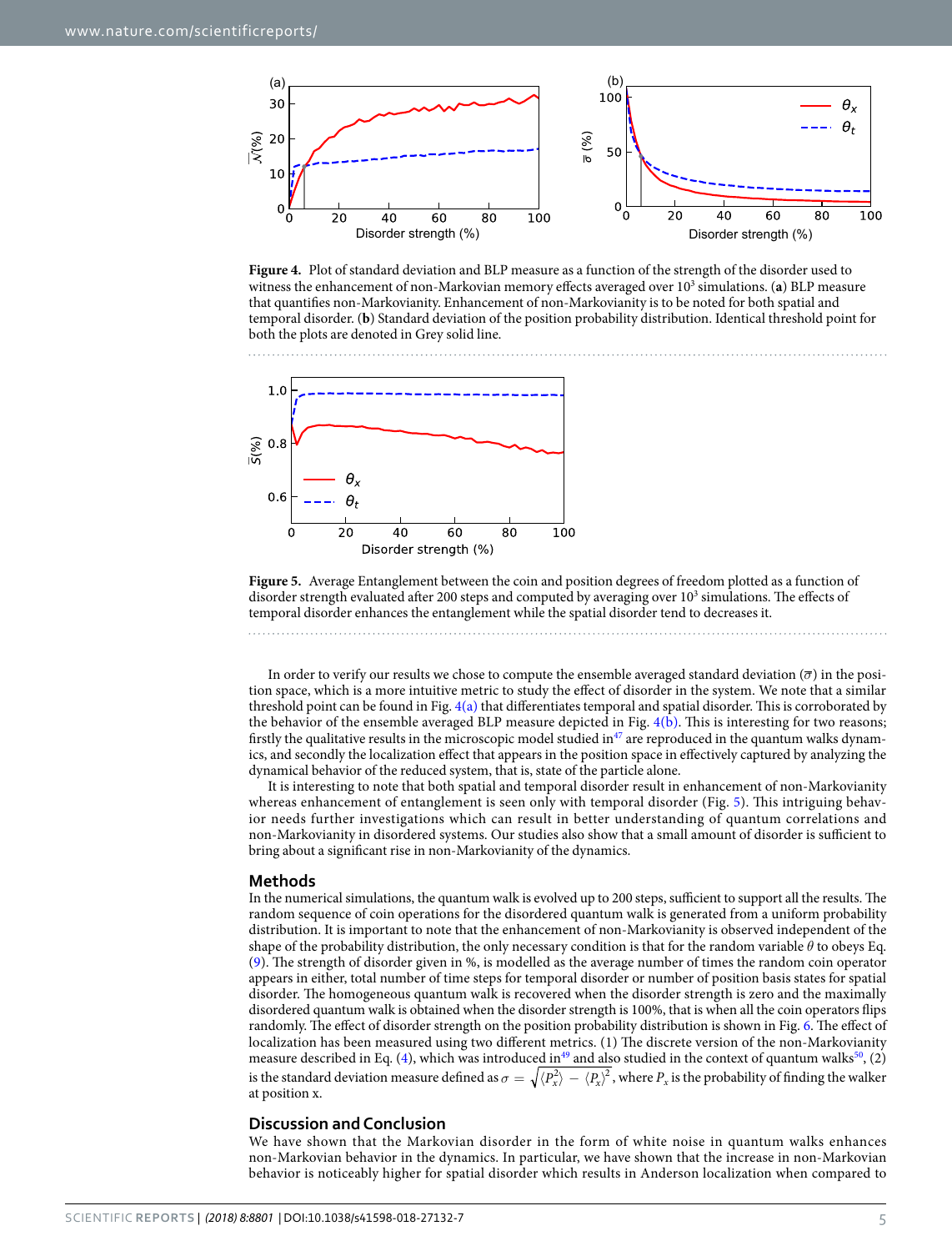

<span id="page-5-14"></span>

temporal disorder which leads to weak localization. With this we have shown that the nature of localization in the position space can be analyzed from its non-Markovian behavior obtained by monitoring the information backflow in reduced system. The non-Markovian nature of the quantum walk dynamics can be viewed as a potential resource, which can be exploited in various metrological applications to probe the dynamics of complex many body systems<sup>[51](#page-6-19)</sup>.

Another interesting observation that is a fall out of this work is the contrasting behavior of entanglement and non-Markovianity in the presence of spatial disorder. While both spatial and temporal disorder can enhance information backflow, enhancement of entanglement between the position and coin degrees of freedom is possible only with temporal disorder. These observations need further investigations to discern the usefulness of different types of disorder that can be engineered to enhance different properties of the system.

#### **References**

- <span id="page-5-0"></span>1. Riazanov, G. V. Sov. Phys. JETP. **6**, 11071113 (1958).
- 2. Feynman, R. P. Quantum mechanical computers. Found. Phys. **16**, 507–531 (1986).
- 3. Parthasarathy, K. R. The passage from random walk to diffusion in quantum probability. Journal of Applied Probability. **25**, 151–166 (1988).
- 4. Aharonov, Y., Davidovich, Y. & Zagury, N. Quantum random walks. Phys. Rev. A. **48**, 1687–1690 (1993).
- <span id="page-5-1"></span>5. Mayer, D. A. From quantum cellular automata to quantum lattice gases. J. Stat. Phys. **85**, 551 (1996).
- <span id="page-5-2"></span>6. Kempe, J. Quantum random walks: an introductory overview. Contemp. Phys. **44.4**, 307–327 (2003).
- <span id="page-5-3"></span>7. Venegas- Andraca, E. S. Quantum walks: a comprehensive review. Quantum. Inf. Process. **11**, 1015 (2012).
- <span id="page-5-4"></span>8. Childs, A. M. Universal computation by quantum walk. Phys. Rev. Lett. **102**, 180501 (2009).
- <span id="page-5-5"></span> 9. Lovett, N. B., Cooper, S., Everitt, M., Trevers, M. & Kendon, V. Universal quantum computation using the discrete-time quantum walk. Phys. Rev. A. **81**, 042330 (2010).
- <span id="page-5-6"></span> 10. Childs, A. M. et al. Exponential algorithmic speedup by a quantum walk, Proceedings of the 35th ACM Symposium on Theory of Computing, p. 59 (ACM Press, New York, 2003).
- <span id="page-5-7"></span>11. Childs, A. M. & Goldstone, J. Spatial search by quantum walk. Phys. Rev. A. **70**, 022314 (2004).
- <span id="page-5-8"></span>12. Ambainis, A. Quantum walk algorithm for element distinctness. SIAM Journal on Computing. **37**, 210–239 (2007).
- 13. Magniez, F., Santha, M. & Szegedy, M. Quantum algorithms for the triangle problem. SIAM Journal on Computing. **37**, 413–424 (2007).
- 14. Buhrman. H & Špalek, R. Quantum verification of matrix products, Proceedings of the 17th ACM-SIAM symposium on Discrete algorithm, p. 880 (SIAM, Philadelphia, 2006),
- <span id="page-5-9"></span>15. Farhi., E., Goldstone, J. & Gutmann, S. A Quantum Algorithm for the Hamiltonian NAND Tree. Theory of Computing. **4**, 169 (2008).
- <span id="page-5-10"></span> 16. Engel., G. S. et al. Evidence for wavelike energy transfer through quantum coherence in photosynthetic systems. Nature. **446**, 782 (2007).
- <span id="page-5-11"></span>17. Strauch, F. W. Relativistic quantum walks. Phys. Rev. A. **73**, 054302 (2006).
- 18. Chandrashekar, C. M., Banerjee, S. & Srikanth, R. Relationship between quantum walks and relativistic quantum mechanics. Phys. Rev. A. **81**, 062340 (2010).
- 19. Chandrashekar, C. M. Two-component Dirac-like Hamiltonian for generating quantum walk on one-, two- and three dimensional lattices. Scientific Reports. **3**, 2829 (2013).
- 20. Di Molfetta, G., Brachet, M. & Debbasch, F. Quantum walks as massless Dirac fermions in curved space-time. Phys. Rev. A. **88**, 042301 (2013).
- 21. Di Molfetta, G., Brachet, M. & Debbasch, F. Quantum walks in artificial electric and gravitational fields. Physica A. **397**, 157 (2014).
- 22. Arrighi, P., Facchini, S. & Forets, M. Quantum walking in curved spacetime. Quantum Inf. Process. **15**, 3467 (2016).
- 23. Prez, A. Asymptotic properties of the Dirac quantum cellular automaton. Phys. Rev. A. **93**, 012328 (2016).
- 24. Mallick, A., Mandal, S. & Chandrashekar, C. M. Neutrino oscillations in discrete-time quantum walk framework. Eur. Phys. J. C. **77**, 85 (2017).
- <span id="page-5-12"></span> 25. Di Molfetta, G. & Prez, A. Quantum walks as simulators of neutrino oscillations in a vacuum and matter. New. J. Phys. **18**, 103038 (2016).
- <span id="page-5-13"></span> 26. Obuse, H. & Kawakami, N. Topological phases and delocalization of quantum walks in random environments. Phys. Rev. B. **84**, 195139 (2011).
- 27. Kitagawa, T., Rudner, M. S., Berg, E. & Demler, E. Exploring topological phases with quantum walks. Phys. Rev. A. **82**, 033429 (2010).
- 28. Chandrashekar, C. M. & Busch, T. Localized quantum walks as secured quantum memory. Euro. Phys. Lett. **110**, 10005 (2015).
- 29. Joye, A. Dynamical localization for d-dimensional random quantum walks. Quantum. Inf. Process. **11**, 1251 (2012).